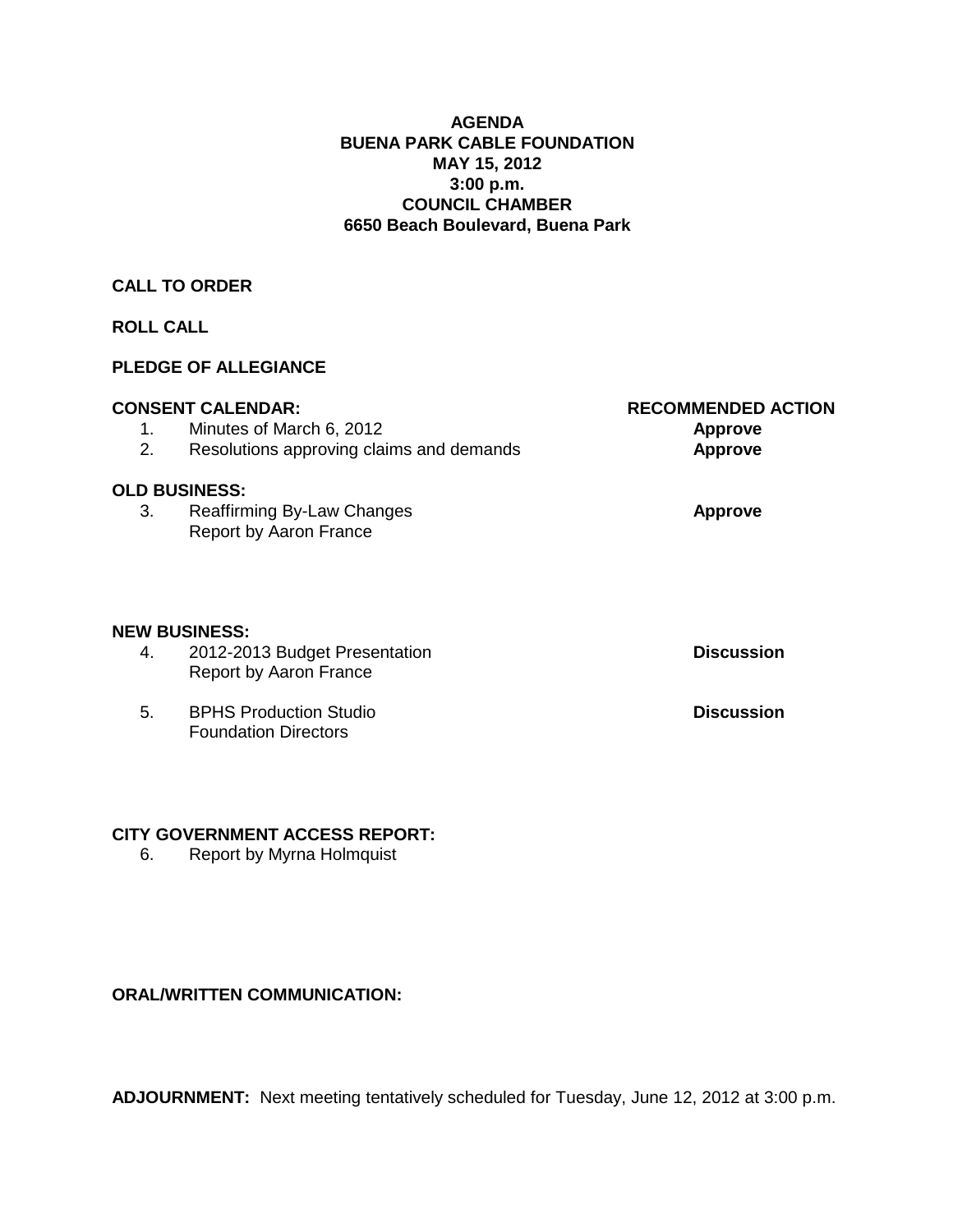#### **BUENA PARK CABLE FOUNDATION MINUTES OF MEETING March 6, 2012**

Director Barnet called the Buena Park Cable Foundation Meeting of January 24, 2012 to order at 3:00 p.m. in the Council Chamber, 6650 Beach Boulevard, Buena Park, California.

# **ROLL CALL:**

Bass, Barnet, Berry, Dow, Harbert, Night, Oh, Smith, Swift ABSENT: None

### **ALSO PRESENT:**

Aaron France, Administrative Analyst; Myrna Holmquist, Communications and Marketing Manager; Dennis Varela, Accountant and Marsha Schwartze, Secretary.

#### **PLEDGE OF ALLEGIANCE**

Director Smith led the Pledge of Allegiance to the flag.

### **CONSENT CALENDAR**

#### **(1) Minutes of January 24, 2012**

**(2) Resolutions approving claims and demands** 

Motion: Berry/Smith moved to approve items 1-2 on the consent calendar. MOTION CARRIED unanimously.

Aaron France introduced Marsha Schwartze as the new Secretary for the Foundation, replacing Alice Burnett.

## **OLD BUSINESS:**

**(3) Revised Director Meeting Schedule 2012.** Aaron France reviewed the 2012 meeting schedule, noting the consolidation of the mid-year budget and the Sub-Committee selection into February's meeting, and indicated one additional dark month during the year.

IT WAS THE CONSENSUS of the Foundation Members to accept the 2012 meeting schedule.

**(4) By-Law Review.** Aaron France presented the current by-laws, highlighting Section 2.8, as it pertains to compensation, for director review.

Motion: Harbert/Berry moved to amend Section 2.8 in the by-laws changing compensation from \$50 to \$100 per meeting, not to exceed \$1,200 per director annually. MOTION CARRIED unanimously.

**(5) New format for Budget financials.** Aaron France presented the new format for financial statements, specifically an income statement and a monthly check register to help reduce the size of the agenda packets. Director Night requested that the check register have a total included as part of the new format. Director Smith requested that the reports also be provided in an e-file form as well.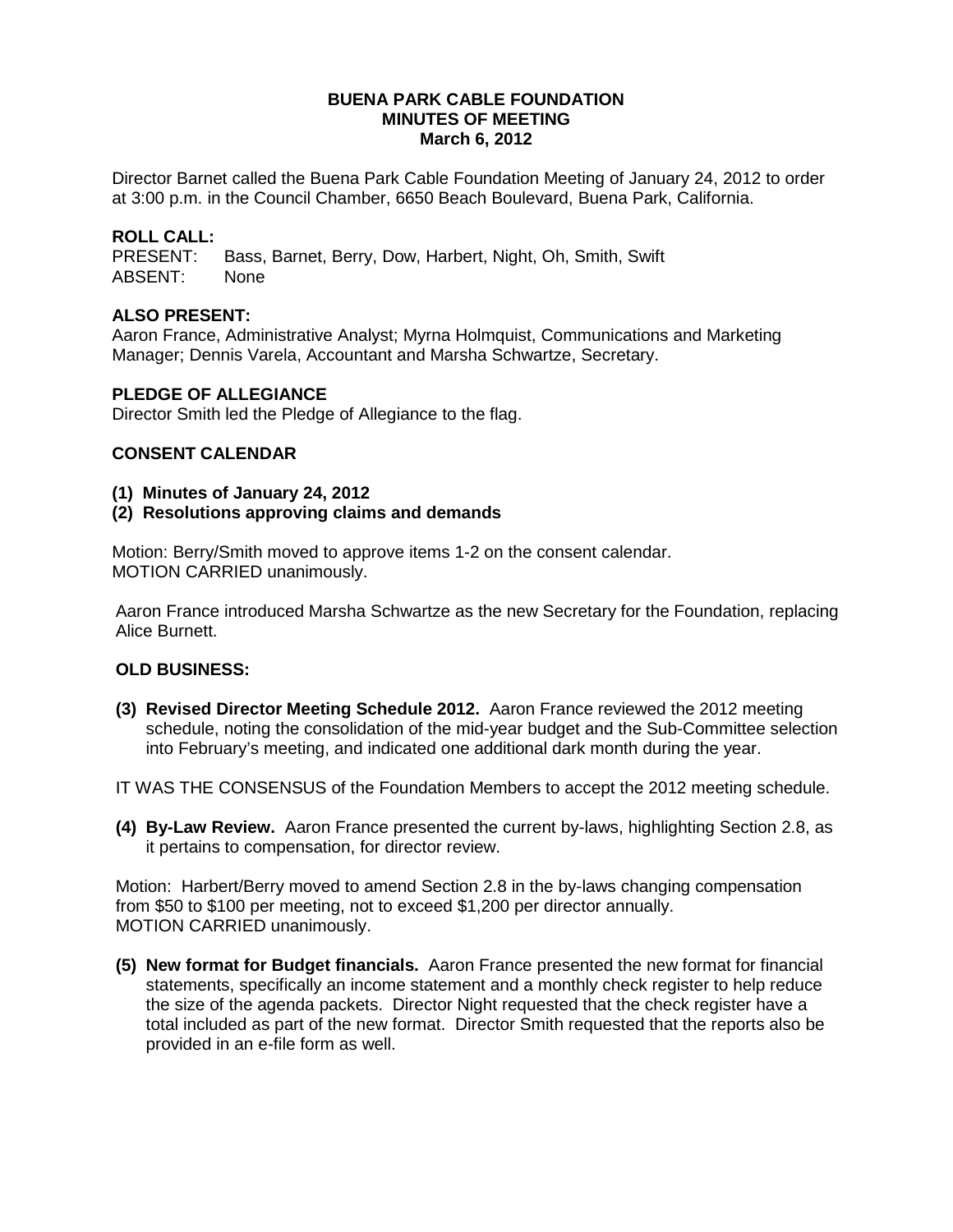BUENA PARK CABLE FOUNDATION March 6, 2012 PAGE TWO

### **NEW BUSINESS:**

- **(6) Mid-Year Budget Review.** Aaron France reviewed the mid-year budget, noting that it had no changes from the initial fiscal year 2011-2012 budget, with all the expenditures being at or below appropriation levels. He advised that expenses would be approximately \$100,000 this year with \$95,000 expected in revenues, thereby requiring a \$5,000 transfer from the \$52,000 reserves. Mr. France reminded directors that there were no longer franchise agreements with the cable companies.
- **(7) Crime Watch Broadcast Request.** Myrna Holmquist reported that the Foundation received a request from RTA (Radio TV Artesia) to rebroadcast the BPCF Crime Watch program to their local community. It was suggested that sharing information with other cities might be beneficial. Director Harbert reported that there is community interest in bringing back the ministerial series. Mr. France advised that there is currently \$1,000 designated in the budget for ministerial programming.

Motion: Smith/Harbert moved to approve the request to rebroadcast the Crime Watch program in Artesia.

MOTION CARRIED unanimously.

**(8) Archive Media Page Upgrade.** Myrna Holmquist reported that since the city is currently redesigning their web page, it would be timely to consider updating the media page at the same time. She demonstrated the process for researching the Buena Park web site with the current options and presented a handout with graphics from the Gilbert Arizona web site of more user-friendly options for accessing on-line programming. She asked if the Foundation had any interest in updating Buena Park's current system to coincide with the web site redesign. Buena Park's web streaming company, Granicus, provided a quote of \$1,733.34 as a one-time graphics cost for the Foundation's consideration. Aaron France advised that funds were available in the current budget.

Motion: Night/Smith moved to approve the expenditure of \$1,733.34 to Granicus for graphics costs to update Buena Park's media page to coincide with the city's web site redesign, utilizing funds in the current year's budget and/or reserve funds. Director Berry amended the motion to specify that no reserve funds would be utilized. AMENDED MOTION CARRIED unanimously.

#### **(9) Scholarship Sub-Committee Selections:**

Director Baron Night Director Jim Bass Director Beth Swift

#### **(10)Budget Sub-Committee Selections:**

Director Steve Berry Director Grant Barnet Director Don Harbert

**(11) CITY GOVERNMENT ACCESS REPORT.** Myrna Holmquist reported that the current programming on BPTV includes the Department of Education Spotlight on Education, a program on Teachers of the Year, a new Adopt-A-Pet program, 3 episodes of Inside Buena Park; Water, the Elementary Art Show and the City Yard Grand Opening, plus Crime Watch and the State of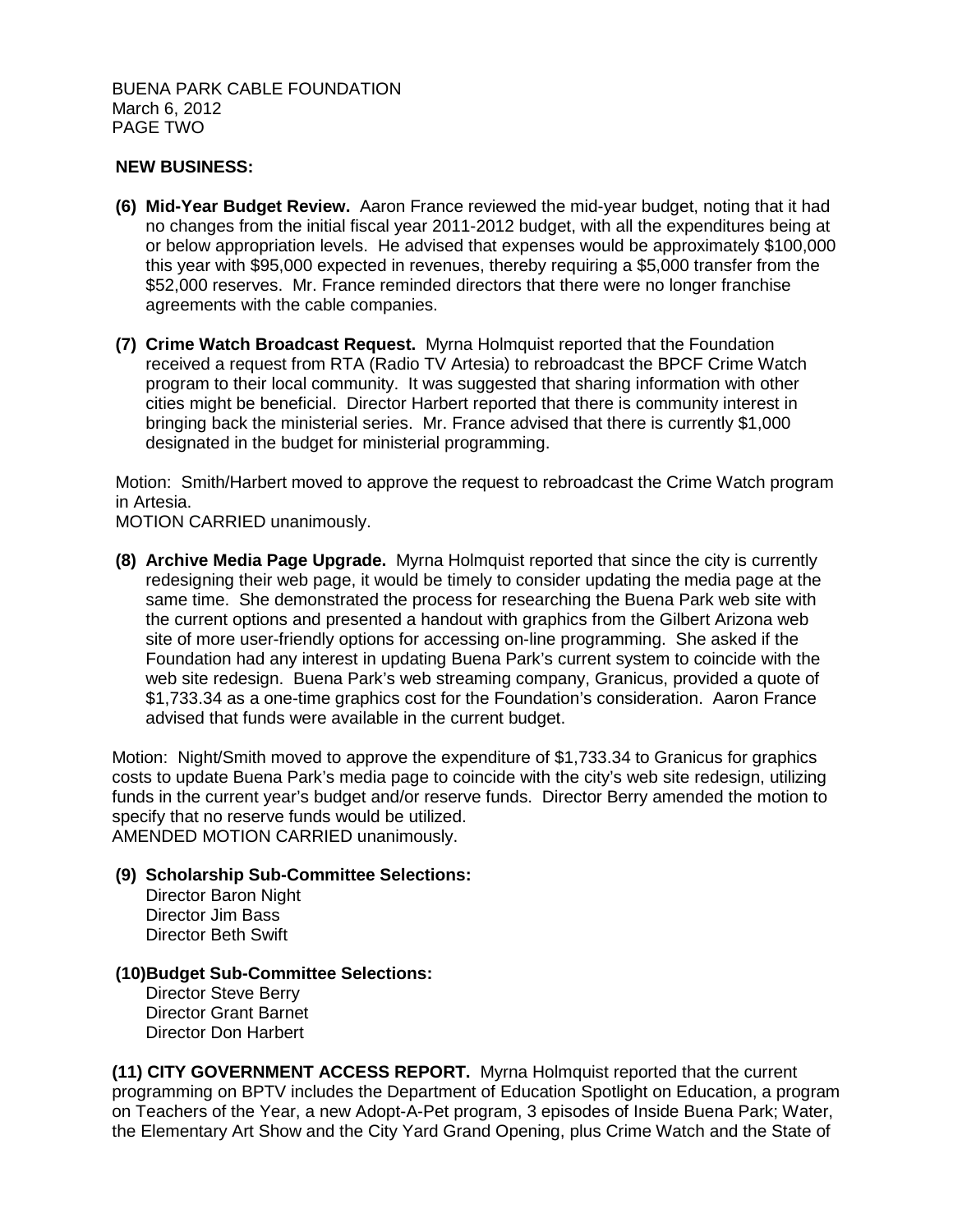BUENA PARK CABLE FOUNDATION March 6, 2012 PAGE TWO

the City programs. She advised that pre-production has begun on the Jr. High School and High School Art Show, and Read across America which will include filming inside the Library. Also adding that pre-production has begun on Donna Bagley's 100<sup>th</sup> birthday event.

**(6) ORAL COMMUNICATION:** Paul Carol addressed the Foundation suggesting that a public access department be established to lend equipment and provide training for interested members of the public, including local churches, who could make their own ministerial programs. He also offered his services in support of the idea, noting that the equipment was now much simpler to use. Director Barnet suggested that Mr. Carol meet with Director Harbert to propose some ideas for the next year.

In response to a question by Director Bass about locating a studio at Buena Park High School, Director Swift advised that she was in contact with the Principal at Buena Park High School who is supportive of community involvement at the school, as well as students performing for the community. She assured Directors that he would have spoken to the Superintendent at Fullerton Joint Unified School District about it as well.

Aaron France provided an update by reporting that 59 of the 67 planned u-verse cabinets were installed in Buena Park to date, but noting that there were no plans to install the remaining 8 cabinets. Director Knight added that Time Warner has increased their subscribers along with AT&T.

## **ADJOURNMENT:**

There being no further business, the meeting was adjourned at 3:55 p.m. The next meeting is scheduled for May 8, 2012 at 3:00 p.m.

## **ATTEST:**

Marsha Schwartze, Secretary Grant Barnet, President

\_\_\_\_\_\_\_\_\_\_\_\_\_\_\_\_\_\_\_\_\_\_\_ \_\_\_\_\_\_\_\_\_\_\_\_\_\_\_\_\_\_\_\_\_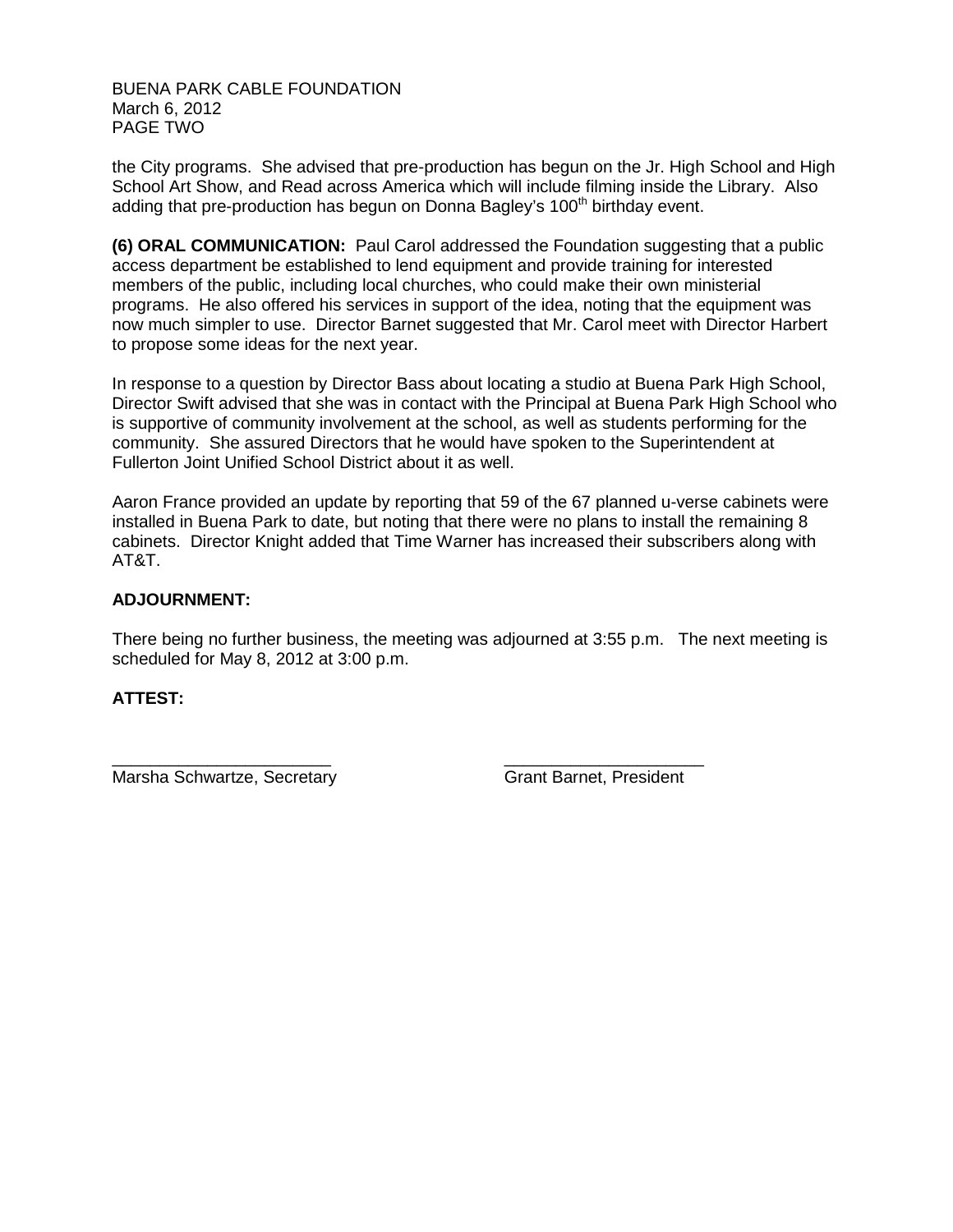### **CITY OFBUENA PARK FOUNDATION CHECK REGISTER For FY 2011-2012**

| <b>Date</b> | Vendor                   | <b>Description</b>                                           | Invoice #           | Check# | <b>Amount</b> |
|-------------|--------------------------|--------------------------------------------------------------|---------------------|--------|---------------|
| 2/16/12     | Cathy Baek Kim           | Inside Buena Park - Elementary Art Show Contest              | 1/27/2012           | 6177   | 200.00        |
| 2/16/12     | Jane Cameron             | Inside Buena Park and Crime Watch                            | B1112-0128          | 6178   | 400.00        |
| 2/16/12     | <b>Cloud Productions</b> | Boys and Girls Club Awards Program #31                       | 9575                | 6179   | 2,260.00      |
|             |                          | Crime Watch in February #1 & #2                              |                     |        |               |
|             |                          | Council Meeting 01/24/2012                                   |                     |        |               |
| 2/16/12     | <b>Voided Check</b>      | <b>Voided Check</b>                                          | <b>Voided Check</b> | 6180   |               |
| 2/16/12     | James Bass               | BP Cable Foundation Meeting 01/24/2012                       | 1/24/2012           | 6181   | 100.00        |
| 2/16/12     | Jim Dow                  | BP Cable Foundation Meeting 01/24/2012                       | 1/24/2012           | 6182   | 100.00        |
| 2/16/12     | Don Harbert              | BP Cable Foundation Meeting 01/24/2012                       | 1/24/2012           | 6183   | 100.00        |
| 2/16/12     | Miller Oh                | BP Cable Foundation Meeting 01/24/2012                       | 1/24/2012           | 6184   | 100.00        |
| 2/16/12     | <b>Fred Smith</b>        | BP Cable Foundation Meeting 01/24/2012                       | 1/24/2012           | 6185   | 100.00        |
| 2/16/12     | <b>Cloud Productions</b> | Equipment Rental - State of the City Address 2012            | 9576                | 6186   | 377.13        |
| 2/23/12     | Vista Media Services     | City Manager #7 - State of the City Address 2012             | 228-12              | 6187   | 2,550.00      |
|             |                          | Fine Arts #26 - Elementary Art Show                          | 229-12              |        |               |
|             |                          | Adopt-A-Pet Show #14                                         | 230-12              |        |               |
| 3/6/12      | Jane Cameron             | Crime Watch in March Episodes 1 & 2                          | B1112-0228          | 6188   | 400.00        |
| 3/6/12      | <b>Cloud Productions</b> | Crime Watch in March Episodes 1 & 2                          | 9579                | 6189   | 1,720.00      |
|             |                          | City Council Broadcasts - 02/14/2012 & 02/28/2012            |                     |        |               |
| 3/6/12      | <b>Time Warner</b>       | <b>Cable Service For March</b>                               | 03/10/12            | 6190   | 75.27         |
| 3/14/12     | Cathy Baek Kim           | Recreation # 27 - High School Art Show                       | March-12            | 6191   | 600.00        |
|             |                          | Public Works #59 - City Yard Grand Opening                   |                     |        |               |
|             |                          | Read Across America Event                                    |                     |        |               |
| 3/14/12     | James Bass               | BP Cable Foundation Meeting 03/06/2012                       | Mar. 6, 2012        | 6192   | 100.00        |
| 3/14/12     | Jim Dow                  | BP Cable Foundation Meeting 03/06/2012                       | Mar. 6, 2012        | 6193   | 100.00        |
| 3/14/12     | Don Harbert              | BP Cable Foundation Meeting 03/06/2012                       | Mar. 6, 2012        | 6194   | 100.00        |
| 3/14/12     | Miller Oh                | BP Cable Foundation Meeting 03/06/2012                       | Mar. 6, 2012        | 6195   | 100.00        |
| 3/14/12     | <b>Fred Smith</b>        | BP Cable Foundation Meeting 03/06/2012                       | Mar. 6, 2012        | 6196   | 100.00        |
| 3/14/12     | Vista Media Services     | Recreation #27 - High School Art Show                        | 231-12              | 6197   | 2,550.00      |
|             |                          | Public Works #59 - City Yard Grand Opening                   |                     |        |               |
|             |                          | Read Across America Event                                    |                     |        |               |
| 3/28/12     | <b>Time Warner</b>       | Cable Service For April                                      | APRIL-12            | 6198   | 75.17         |
| 3/28/12     | Vista Media Services     | Senior Center #19 - Donna Bagley's 100th Birthday            | 235-12              | 6199   | 850.00        |
| 4/12/12     | Cathy Baek Kim           | Buena Park Today Spring - Community Development:             | March-12            | 6200   | 200.00        |
|             |                          | New Community Center, Village Circle, Starbuck Plaza Opening |                     |        |               |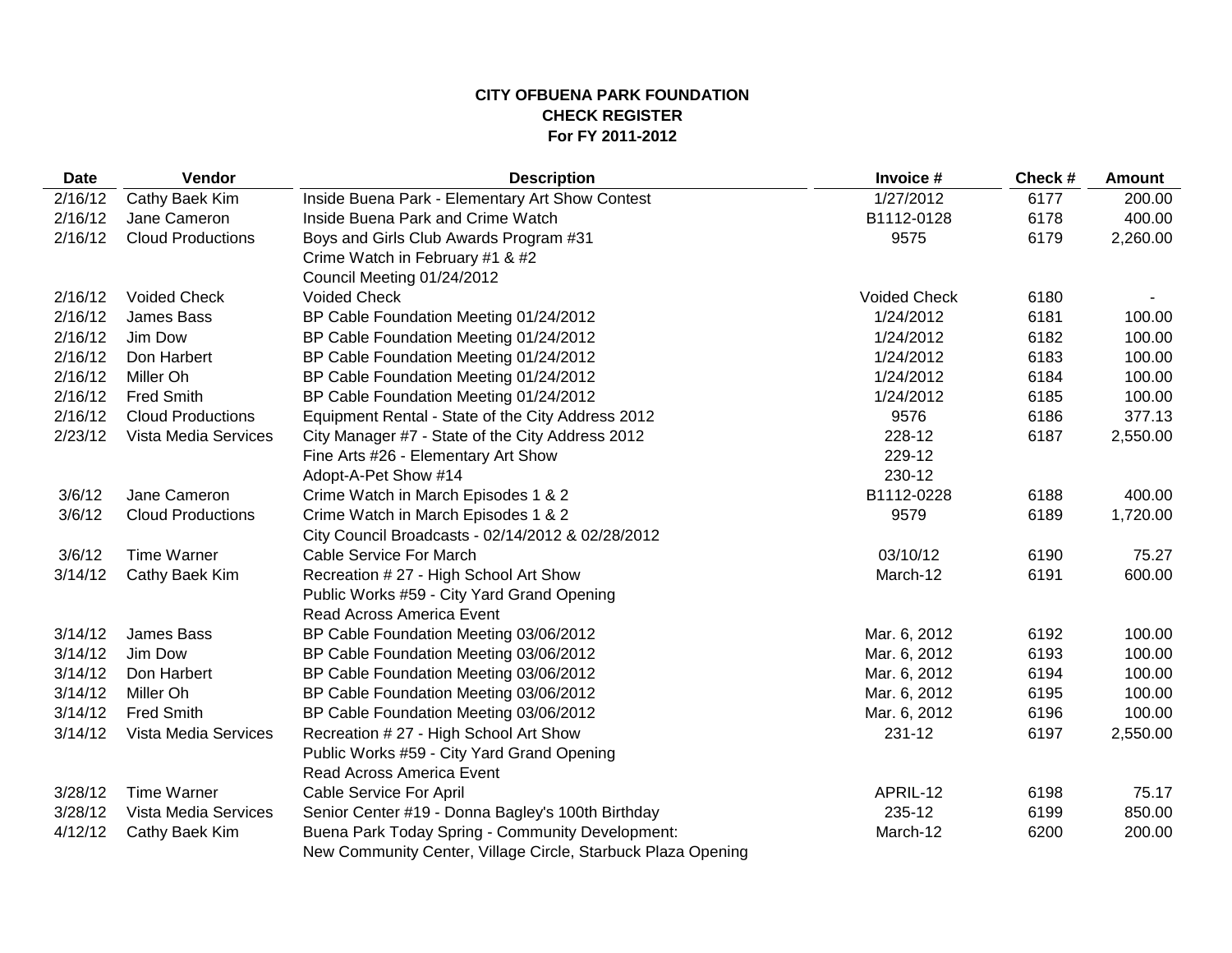## **CITY OFBUENA PARK FOUNDATION CHECK REGISTER For FY 2011-2012**

| <b>Date</b> | <b>Vendor</b>            | <b>Description</b>                              | Invoice #                        | Check # | Amount    |
|-------------|--------------------------|-------------------------------------------------|----------------------------------|---------|-----------|
| 4/12/12     | <b>Cloud Productions</b> | Crime Watch in April Episodes 1 & 2             | 9585                             | 6201    | 1,760.00  |
|             |                          | City Council Meetings - 03/13/2012 & 03/27/2012 |                                  |         |           |
| 4/20/12     | Jane Cameron             | Crime Watch in February Episode 2               | B1112-2002                       | 6202    | 400.00    |
|             |                          | Crime Watch in April Episode 1                  | B1112-0414                       |         |           |
| 4/20/12     | Vista Media Services     | Adopt-A-Pet Show #14                            | 236-12                           | 6203    | 2,550.00  |
|             |                          | Buena Park Today Spring - 2012                  | 237-12                           |         |           |
|             |                          | Recreation # 12 - Spring Eggstravaganza         | 238-12                           |         |           |
|             |                          |                                                 | <b>Total February thru April</b> |         | 17,967.57 |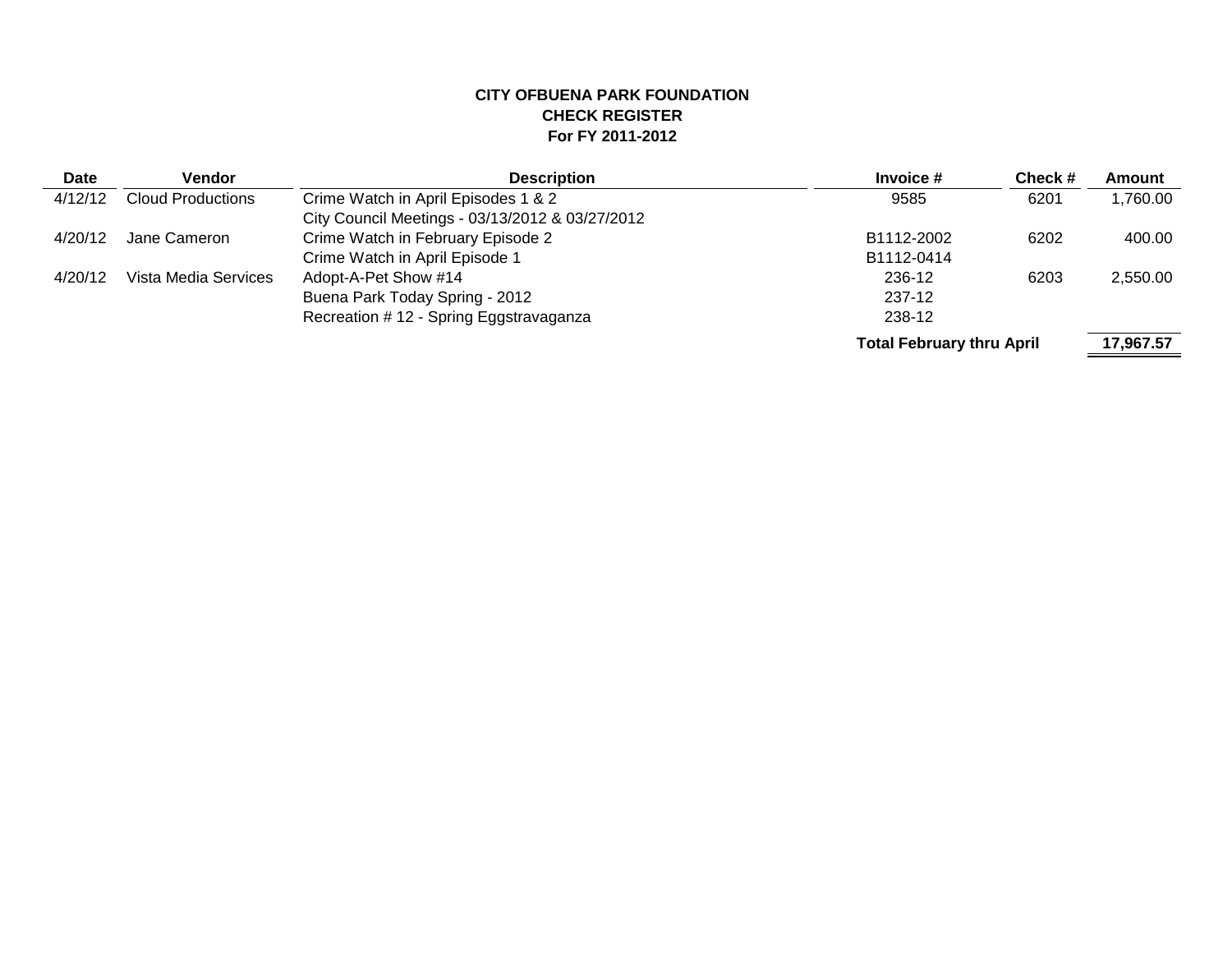### **BUENA PARK FOUNDATION Income Statement April 30, 2012**

|                 |                                         | <b>Current Year</b> |               |    |                | <b>Prior Year</b> |                |                         |            |
|-----------------|-----------------------------------------|---------------------|---------------|----|----------------|-------------------|----------------|-------------------------|------------|
|                 |                                         | Variance-<br>Actual |               |    | Actual         |                   |                |                         |            |
|                 |                                         |                     |               |    | Period Ending  | Favorable         |                | Period Ending           |            |
|                 |                                         |                     | <b>Budget</b> |    | April 30, 2012 |                   | (Unfavorable)  | June 30, 2011           |            |
|                 |                                         |                     |               |    |                |                   |                |                         |            |
| <b>REVENUES</b> |                                         |                     |               |    |                |                   |                |                         |            |
|                 | 3410 Investment Income                  | \$                  | 150.00        | \$ | 49.56          | \$                | (100.44)       | -\$                     | 94.50      |
|                 | 3900 Miscellaneous Revenue              |                     |               |    |                |                   |                |                         |            |
|                 | 3951 Contribution from Time Warner/AT&T |                     | 85,000.00     |    | 44,421.72      |                   | (40, 578.28)   |                         | 94,744.41  |
|                 |                                         |                     |               |    |                |                   |                |                         |            |
|                 | <b>Total Revenues</b>                   | \$                  | 85,150.00     | \$ | 44,471.28      |                   | \$ (40,678.72) | $\sqrt[6]{\frac{1}{2}}$ | 94,838.91  |
|                 | <b>EXPENDITURES</b>                     |                     |               |    |                |                   |                |                         |            |
|                 | 5214 Taxes and Fees                     |                     | 100.00        |    | 36.00          |                   | 64.00          |                         | 58.00      |
|                 | 5219 Time Warner Video Services         |                     | 1,200.00      |    | 600.86         |                   | 599.14         |                         | 1,008.64   |
|                 | 5220 Government Access/City             |                     | 70,890.00     |    | 53,368.92      |                   | 17,521.08      |                         | 67,983.44  |
|                 | 5221 Government Access/Council          |                     | 7,200.00      |    | 3,040.00       |                   | 4,160.00       |                         | 5,610.00   |
|                 | 5223 Ministerial Series                 |                     | 1,000.00      |    |                |                   | 1,000.00       |                         |            |
|                 | 5225 Member Salaries                    |                     | 5,400.00      |    | 1,500.00       |                   | 3,900.00       |                         | 3,000.00   |
|                 | 5227 Miscellaneous Expenses             |                     | 500.00        |    |                |                   | 500.00         |                         | 669.87     |
|                 | 5230 Scholarships                       |                     | 5,000.00      |    |                |                   | 5,000.00       |                         | 5,000.00   |
|                 | 5240 Professional Services              |                     | 1,600.00      |    |                |                   | 1,600.00       |                         | 1,711.00   |
|                 | 5245 Accounting/Staff Services          |                     | 13,000.00     |    |                |                   | 13,000.00      |                         | 13,000.00  |
|                 | 5250 Equipment Maintenance              |                     | 2,000.00      |    |                |                   | 2,000.00       |                         | 434.99     |
|                 | 5410 Stationery/Supplies                |                     | 250.00        |    |                |                   | 250.00         |                         | 212.26     |
|                 | 5411 Printing                           |                     | 150.00        |    |                |                   | 150.00         |                         |            |
|                 | 5420 Books/Dues/Subscriptions           |                     | 200.00        |    | 50.00          |                   | 150.00         |                         | 285.00     |
|                 | 5430 Postage                            |                     | 100.00        |    | 63.80          |                   | 36.20          |                         | 47.55      |
|                 | 5840 Capital Outlay                     |                     | 2,000.00      |    | 1,571.45       |                   | 428.55         |                         | 777.53     |
|                 |                                         |                     |               |    |                |                   |                |                         |            |
|                 | <b>Total Expenditures</b>               |                     | 110,590.00    |    | 60,231.03      |                   | 50,358.97      |                         | 99,798.28  |
|                 | Revenues Over (Under) Expenditures      |                     | (25, 440.00)  |    | (15, 759.75)   |                   | (9,680.25)     |                         | (4,959.37) |
|                 | Fund Balance, Beginning of Period       |                     | 52,486.02     |    | 52,486.02      |                   |                |                         | 57,445.39  |
|                 | Fund Balance, End of Period             | \$                  | 27,046.02     | \$ | 36,726.27      | \$                | (9,680.25)     |                         | 52,486.02  |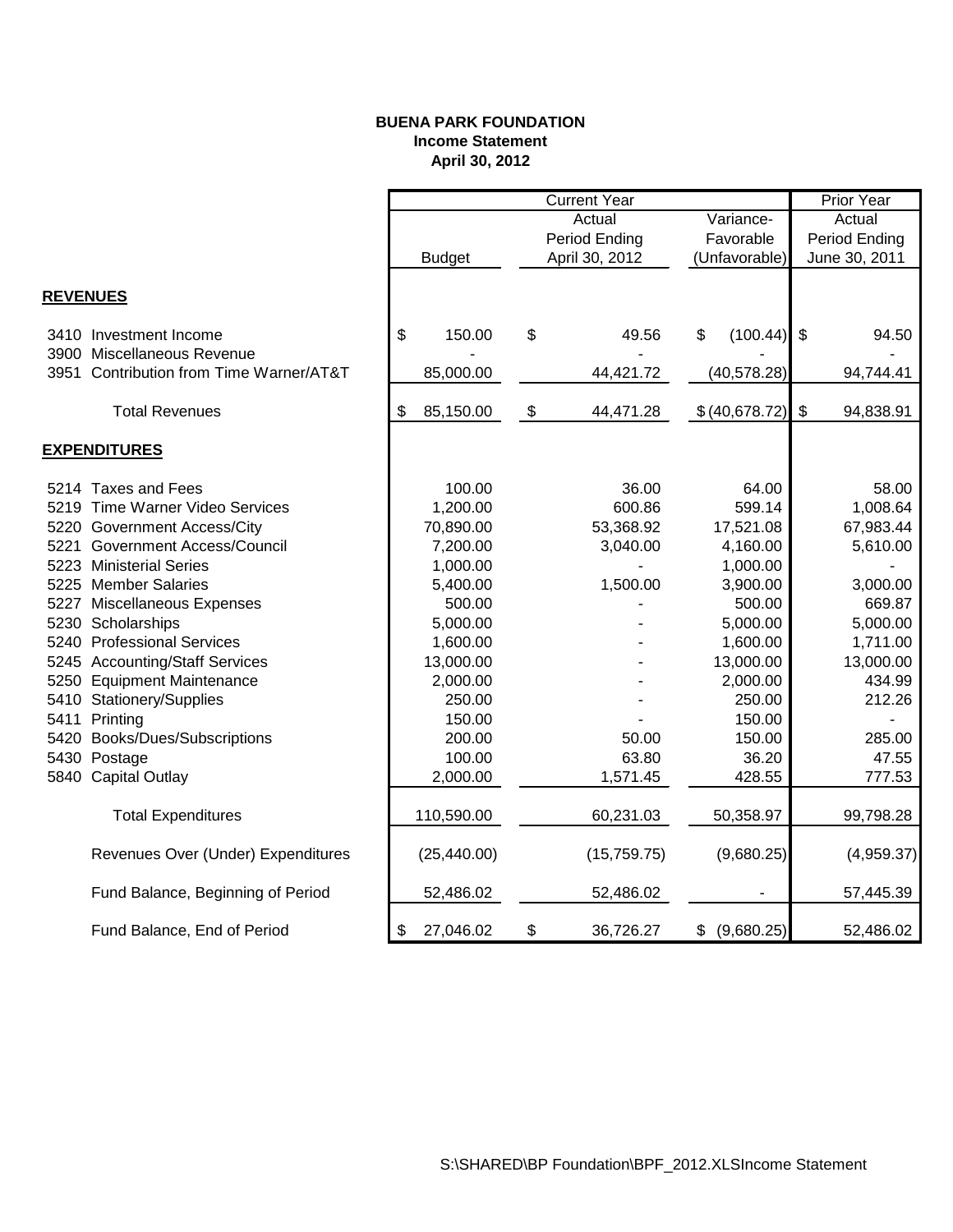# **BUDGET OVERVIEW**

# **BUENA PARK CABLE FOUNDATION BUDGET BALANCES, EXPENDITURES AND PROPOSALS**

Fiscal Year 2011-2012 Fiscal Year 2012-2013

| <b>Ending Balance</b><br>6/30/11               | \$52,486     | <i>Projected</i> Balance<br>6/30/12      | \$50,746     |
|------------------------------------------------|--------------|------------------------------------------|--------------|
| Income for<br>12 months<br>(Estimated)         | $+$ \$95,000 | <i>Projected</i> Income<br>for 12 months | $+$ \$95,000 |
| <b>Estimated</b><br>Expenditures               | $-$ \$96,740 | Proposed<br>Expenditures                 | $-$107,250$  |
| <b>Ending Balance</b><br>$6/30/12$ (Estimated) | \$50,746     | <b>Proposed Balance</b><br>6/30/13       | \$38,496     |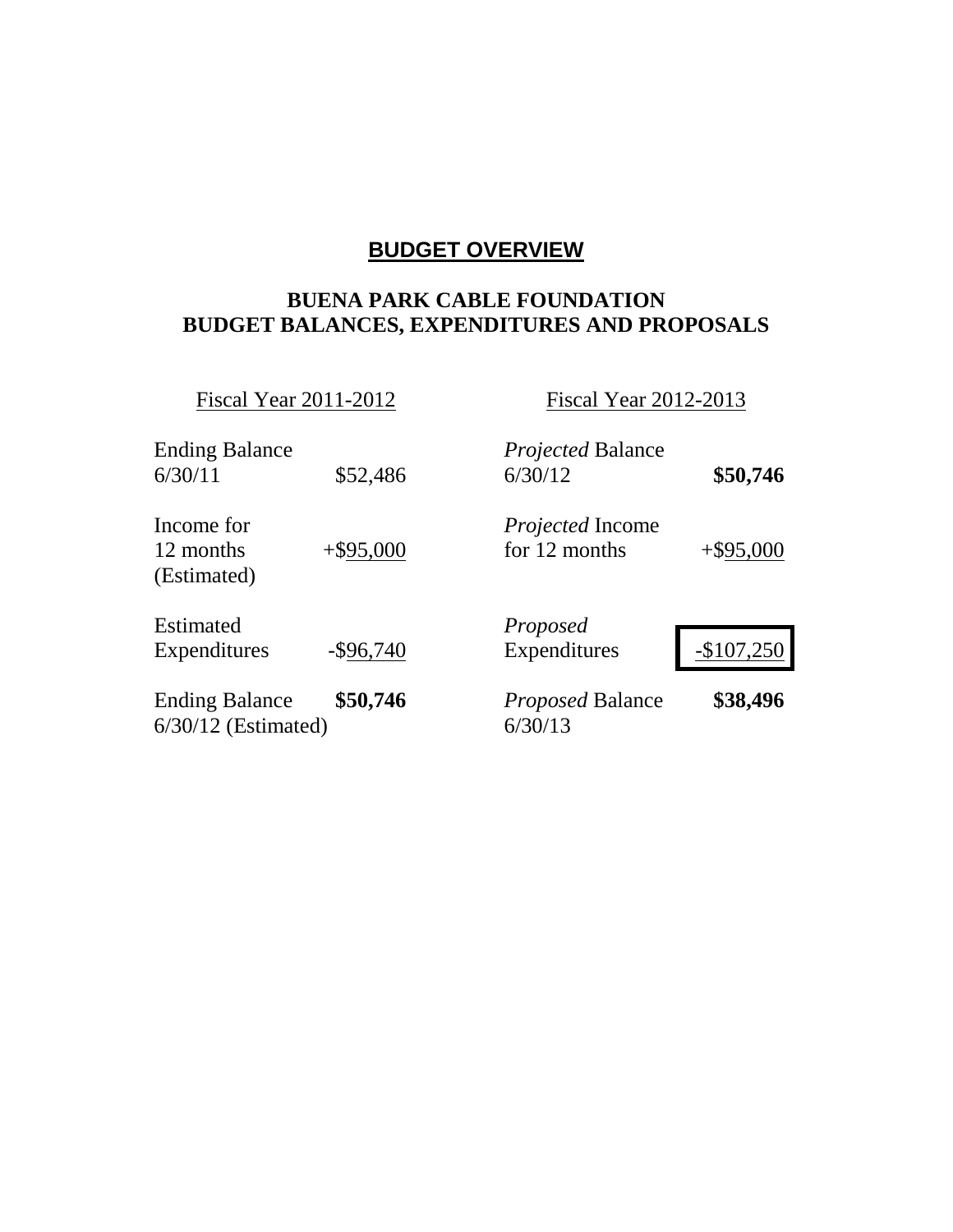# BP CABLE FOUNDATION BUDGET

|                                                              | Actuals     | Estimated        | Proposed  |
|--------------------------------------------------------------|-------------|------------------|-----------|
| <b>Administrative Budget</b>                                 | FY 10-11    | FY 11-12         | FY 12-13  |
| Insurance/Bonding (Equip Coverage/Public Official Liability) | $\mathbf 0$ | $\boldsymbol{0}$ | 0         |
| Taxes & Fees (Non-Profit Filing Fees)                        | 58          | 40               | 100       |
| <b>Stationary &amp; Supplies</b>                             | 212         | 100              | 250       |
| Books, Dues & Subscriptions                                  | 285         | 200              | 200       |
| Postage                                                      | 48          | 65               | 100       |
| Printing                                                     | 0           | 0                | 150       |
| Scholarship Program                                          | 5,000       | 5,000            | 5,000     |
| Professional Services (Audit of Financial Records)           | 1,711       | 1,600            | 1,600     |
| <b>Accounting/Staff Services</b>                             | 13,000      | 13,000           | 13,000    |
| <b>Director Stipends</b>                                     | 3,000       | 2,500            | 3,000     |
| <b>Time Warner Video Services</b>                            | 1,009       | 1,000            | 1,200     |
| <b>Equipment Maintenance</b>                                 | 435         | $\mathbf 0$      | 2,000     |
| Capital Outlay (One-Time Playback Equip Purchase)            | 778         | 1,600            | 2,000     |
| <b>Total Administrative Budget</b>                           | \$25,536    | \$25,105         | \$28,600  |
| <b>Programming Budget</b>                                    |             |                  |           |
| Govt Access BPTV Ch 3 (Production Budget on Page 2)          | \$67,983    | \$67,935         | \$69,950  |
| Council Meetings (24 mtgs/year; 2 staff @ \$40/hr for 2 hrs) | 5,610       | 3,700            | 7,200     |
| <b>Ministerial Series</b>                                    | 0           | $\mathbf 0$      | 1,000     |
| Miscellaneous Expenditures                                   | 670         | 0                | 500       |
| <b>Total Programming Budget</b>                              | \$74,263    | \$71,635         | \$78,650  |
| <b>TOTAL BUDGET</b>                                          | \$99,799    | \$96,740         | \$107,250 |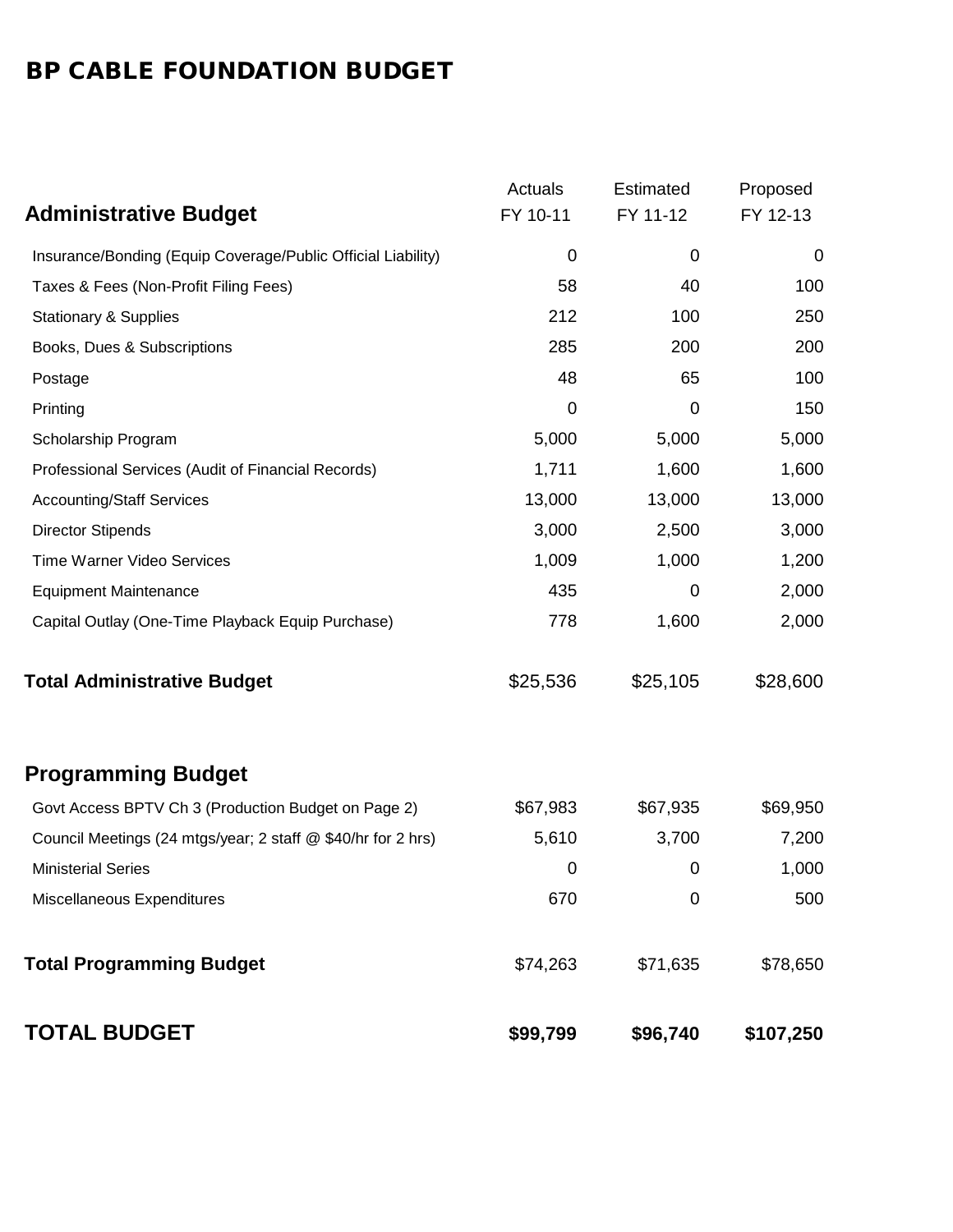# GOVT ACCESS PRODUCTION BUDGET

|                                           | Actuals<br>FY 10-11 | <b>Estimated</b><br>FY 11-12 | Proposed<br>FY 12-13 |
|-------------------------------------------|---------------------|------------------------------|----------------------|
| Productions Expenditures @ \$850 per show | \$64,850            | \$63,000                     | \$65,750             |
| Part-Time Production/Marketing Assistant  | 3133                | 3200                         | 3200                 |
| <b>Promotional/Marketing Materials</b>    | 0                   | 1735                         | 1000                 |
| Recording Media for Production Taping     | $\mathbf 0$         | 0                            | 0                    |
| TOTAL GOVERNMENT ACCESS BUDGET            | \$67,983            | \$67,935                     | \$69,950             |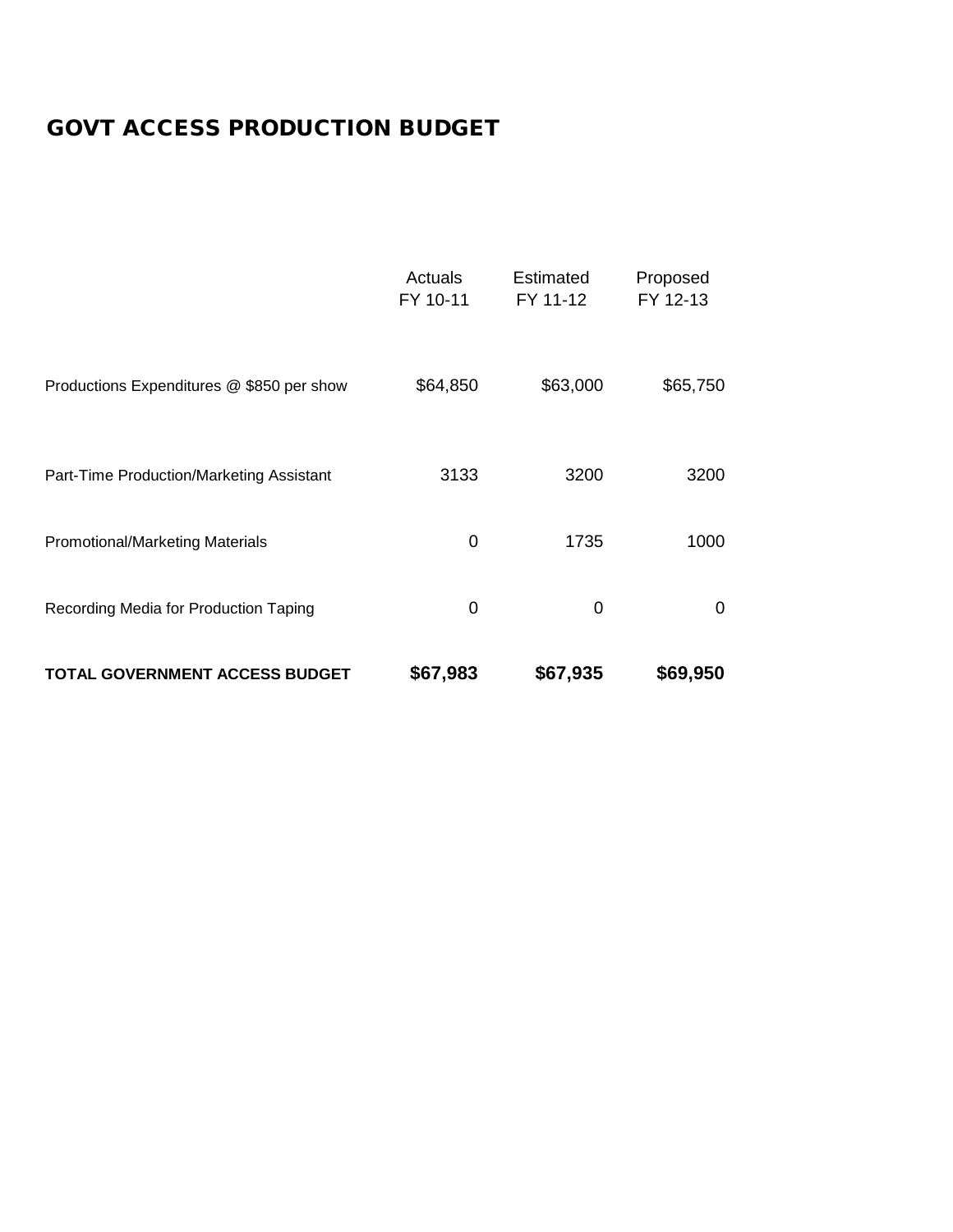## **BY-LAWS**

#### **OF**

# **THE BUENA PARK CABLE FOUNDATION (A California Non-Profit Public Benefit Corporation) 6650 Beach Blvd. Buena Park, CA. 90620**

## ARTICLE I

## DEFINITIONS

As used in these By-laws, unless the context otherwise requires, the term:

- 1.1 "Articles of Incorporation" means the initial articles of incorporation of the corporation, as amended, supplemented or restated from time to time.
- 1.2 "Board" means the Board of Directors of the Corporation.
- 1.3 "By-laws" means the initial by-laws of the Corporation, as amended from time to time.
- 1.4 "Corporation" means the Buena Park Cable Foundation.
- 1.5 "Directors" means directors of the Corporation.
- 1.6 "Non-Profit Public Benefit Corporation Law" means the non-profit public benefit corporation law of the State of California, as amended from time to time.
- 1.7 "Office of the Corporation" means the executive office of the corporation.
- 1.8 "President" means the president of the corporation.
- 1.9 "Vice President" means the vice president of the corporation.
- 1.10 "Secretary" means the secretary of the corporation.
- 1.11 "Treasurer" means the treasurer of the corporation.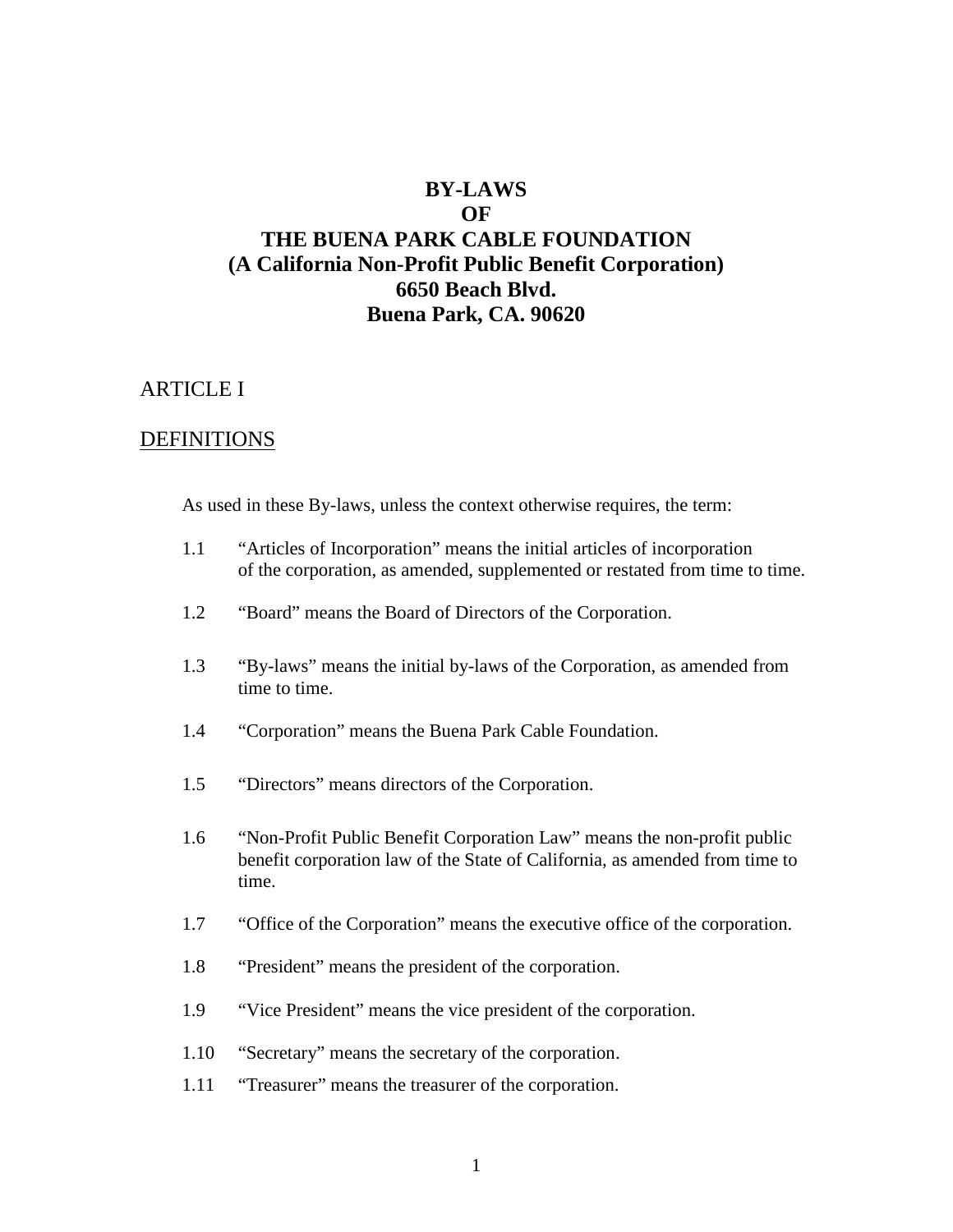- 1.12 "Time Warner" means Time Warner Communication or its successor by merger, consolidation, liquidation, dissolution or otherwise.
- 1.13 "Time Warner Representative" means the non-voting representative designated and selected by Time Warner Communication.

## DIRECTORS

- 2.1 General Powers. Except as otherwise provided in the Articles of Incorporation, the activities and affairs of the corporation shall be conducted and all corporate powers shall be exercised by or under the direction of the Board. The Board may adopt such rules and regulations, not inconsistent with the Articles of Incorporation of the By-laws or applicable laws, as it may deem proper for the conduct of its meetings and the management of the corporation.
- 2.2 Number, Qualification, Term of Office. The number of voting directors constituting the entire Board shall be a minimum of five and a maximum of nine. Subject to the provisions of the preceding sentence, the number of directors shall be fixed initially by the City Council of the City of Buena Park and may thereafter be changed from time to time by action of the Board. Each Director shall be at least 18 years of age and a resident of Buena Park and shall hold office until his/her earlier death, resignation or removal. The President of the Buena Park Ministerial Association, or his/her designee, shall serve as a member of the Board. The City Council members are automatically directors of the Foundation for as long as they hold office.
- 2.3 Cable Franchise Representative. For such time as Time Warner Communication shall hold the cable television franchise for the City of Buena Park, a California City, said Time Warner Communication shall have the right to designate one non-voting representative.
- 2.4 Newly Created Directorships and Vacancies. Newly created directorships resulting from an increase in the number of directors and vacancies occurring on the Board for any reason, including the removal of Directors, shall be filled through designation and selection of the Board.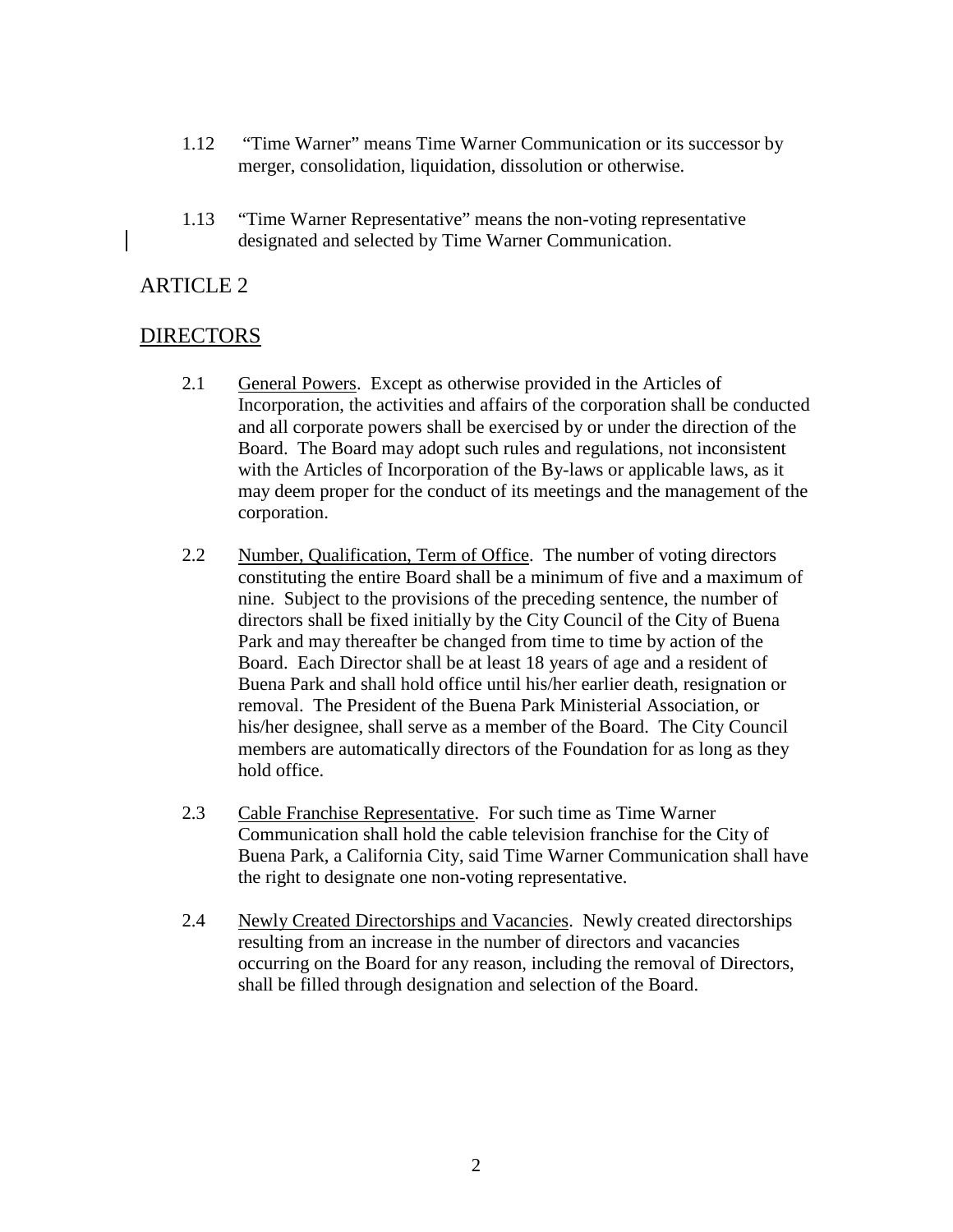- 2.5 Restriction on Interested Directors. No Director shall participate in a decision of the Board in which such Director has a material financial interest. However, any violation of the provisions of this paragraph shall not affect the validity or enforceability of any transaction entered into by the corporation.
- 2.6 Resignation. Any Director may resign by written notice to the President or Secretary, and a Director must tender his/her resignation when they are no longer a resident of Buena Park. Such resignation shall take effect at the time therein specified, and, unless otherwise specified, the acceptance of such resignation shall not be necessary to make it effective.
- 2.7 Removal of Directors. The Board may at any time, with cause, remove any Director.
- 2.8 Compensation. Directors may receive such compensation, if any, for their services, and such reimbursement of expenses, as may be determined by resolution of the Board to be just and reasonable. Compensation is set at \$100 per meeting, not to exceed \$1,200 annually per director. Members of the Board shall not hold any other position in the corporation or receive any other compensation from the corporation.
- 2.9 Place and Time of Meetings of the Board. Meetings of the Board, regular or special, may be held within the jurisdiction of the City of Buena Park. Meeting date and time shall be determined by a majority vote of the Board. All meetings shall be open to the public in compliance with Government Code Sections 54950 et . seq. (Brown Act), except for meetings dealing with litigation or personnel matters. Election of officers will be held annually at the January meeting.
- 2.10 Special Meetings. Special meetings of the Board shall be held whenever called by the President or by a majority of Directors and shall be held on four days notice by first-class mail or 24 hours notice delivered personally or by telephone. Every such notice shall state the time, place and purpose of the meeting. All notices to the public shall be in compliance with Government Code Sections 54950 et. seq. (Brown Act). If mailed, each notice shall be deemed given when deposited, with postage thereon prepaid, in a post office or official depository under the exclusive care and custody of the United States Postal Service. Such mailing shall be by first class mail.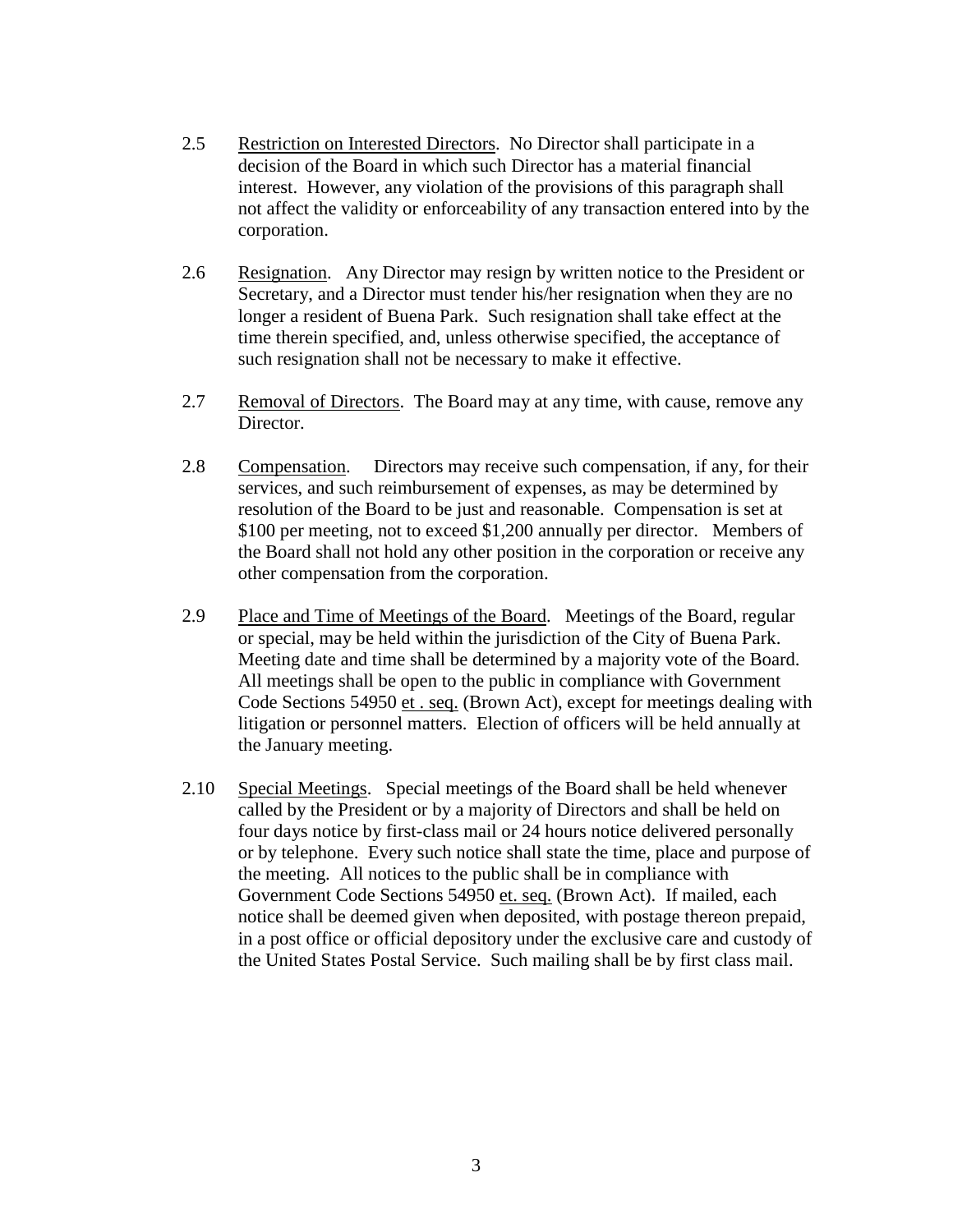- 2.11 Adjourned Meetings. A majority of the Directors present at any meeting of the Board, including an adjourned meeting, whether or not a quorum is present, may adjourn such meeting to another time and place. Notice of any adjourned meeting of the Board shall be given to all Directors whether or not present at the time of the adjournment. Any business may be transacted at any adjourned meeting that might have been transacted at the meeting as originally called.
- 2.12 Waivers of Notice of Meetings. Notice of any meeting of the Board need not be given to any Director who submits a signed waiver of such notice or a written consent to holding the meeting or an approval of the minutes thereof, whether before or after such meeting, or who attends such meeting without protesting, prior thereto or at its commencement, the lack of notice to him/her.
- 2.13 Organization. At each meeting of the Board, the President of the Corporation, or in the absence of the President, the Vice President shall preside. The Secretary shall act as secretary at each meeting of the Board. In case the Secretary shall be absent from any meeting of the Board, the person presiding at the meeting may appoint any person to act as Secretary of the meeting.
- 2.14 Quorum of Directors. A majority of the entire Board authorized in the Bylaws shall constitute a quorum for the transaction of business or of any specified item of business at any meeting of the Board, unless a greater proportion is required by law.
- 2.15 Action by the Board. All corporate action taken by the Board shall be taken at a meeting of the Board. Except as otherwise provided by the Articles of Incorporation or by law, the vote of a majority of the Directors present at the time of the vote, if a quorum is present at such time, shall be the act of the Board.
- 2.16 Board Staff. An employee of the City shall serve as Administrative Officer and staff to the Board. Under the direction of the Board, he/she shall coordinate the efforts of local television access users and the cable television production facilities provided by Time Warner Communication. The City may provide such clerical support to the Board as may be necessary for the taking of the minutes and preparation of correspondence.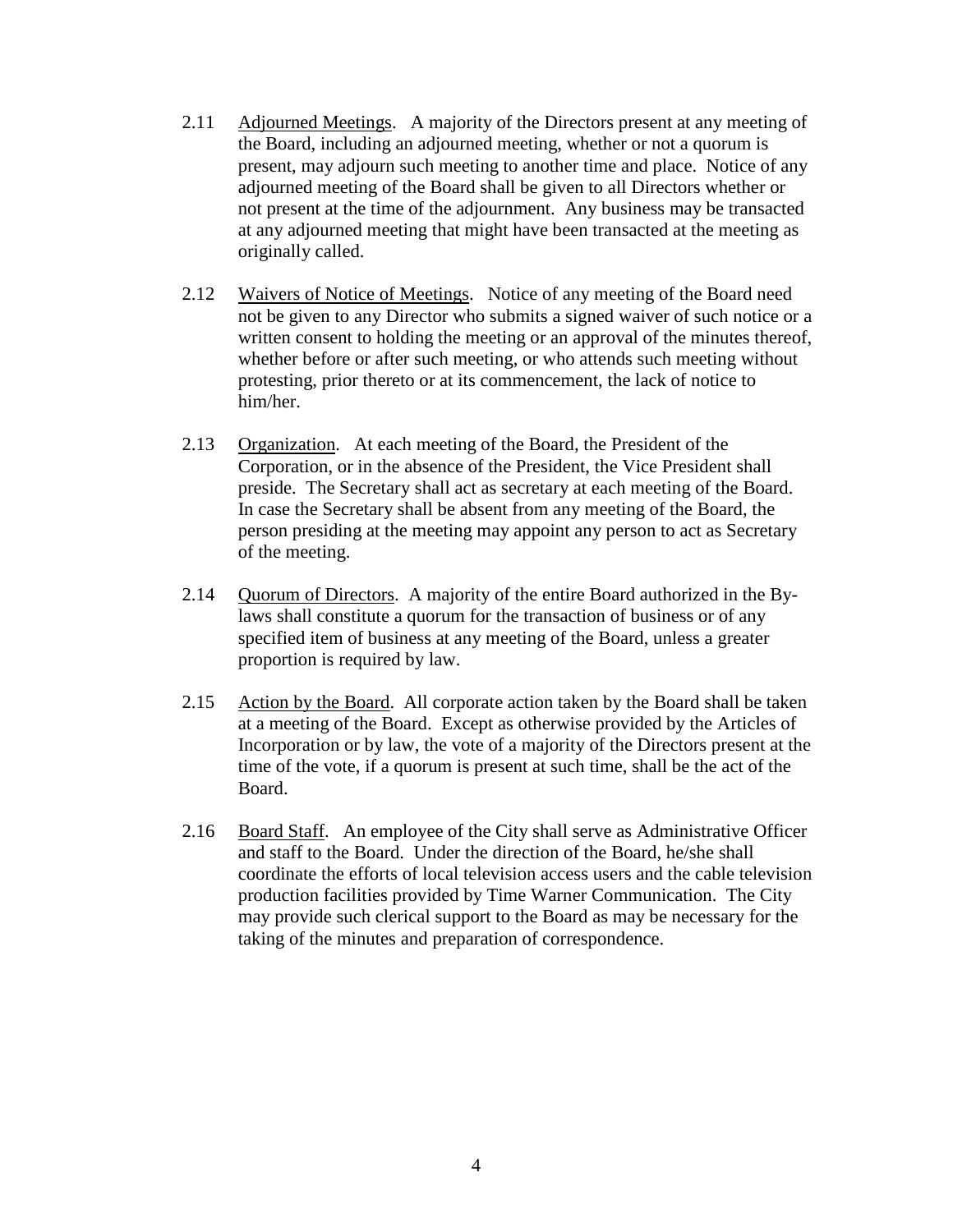## **COMMITTEES**

- 3.1 Special Committees. The Board may also designate from time to time from among its members special committees of the Board to perform special functions in carrying on the work of the Corporation. Special committees shall have the lawful powers specifically delegated to them by the Board.
- 3.2 General. Any committee designated by the Board pursuant to Section 3.1 of the By-laws, and each of the members and alternate members thereof, shall serve at the pleasure of the Board. The Board may designate one or more Directors as alternate members of any such committee, who may replace any absent member or members at any meeting of such committee. Any committee may adopt such rules and regulations, not inconsistent with the Articles of Incorporation or the By-laws or applicable laws or the resolution of the Board designating such committee, as it may deem proper for the conduct of its meetings and the exercise by it of the authority of the Board conferred upon such committee by the resolution of the Board designating such committee.

## ARTICLE 4

## **OFFICERS**

4.1 Officers. The board shall elect a President, a Vice President, a Secretary and a Treasurer, and such other officers as it may determine. All officers shall be elected or appointed to hold office until the meeting of the Board following the next annual meeting in January. Each officer shall hold office for the term for which he/she is elected or appointed, and until his/her successor shall have been elected or appointed and qualified or until the officer's death, resignation or removal in the manner provided in Section 4.2 of the By-laws. Board members may hold only one office at a time. The Board may require any officer to give a bond or other security for the faithful performance of his/her duties, in such amount and with such sureties as the Board may determine. All officers as between themselves and the Corporation shall have such authority and perform such duties in the management of the Corporation as may be provided in the By-laws or as the Board may from time to time determine.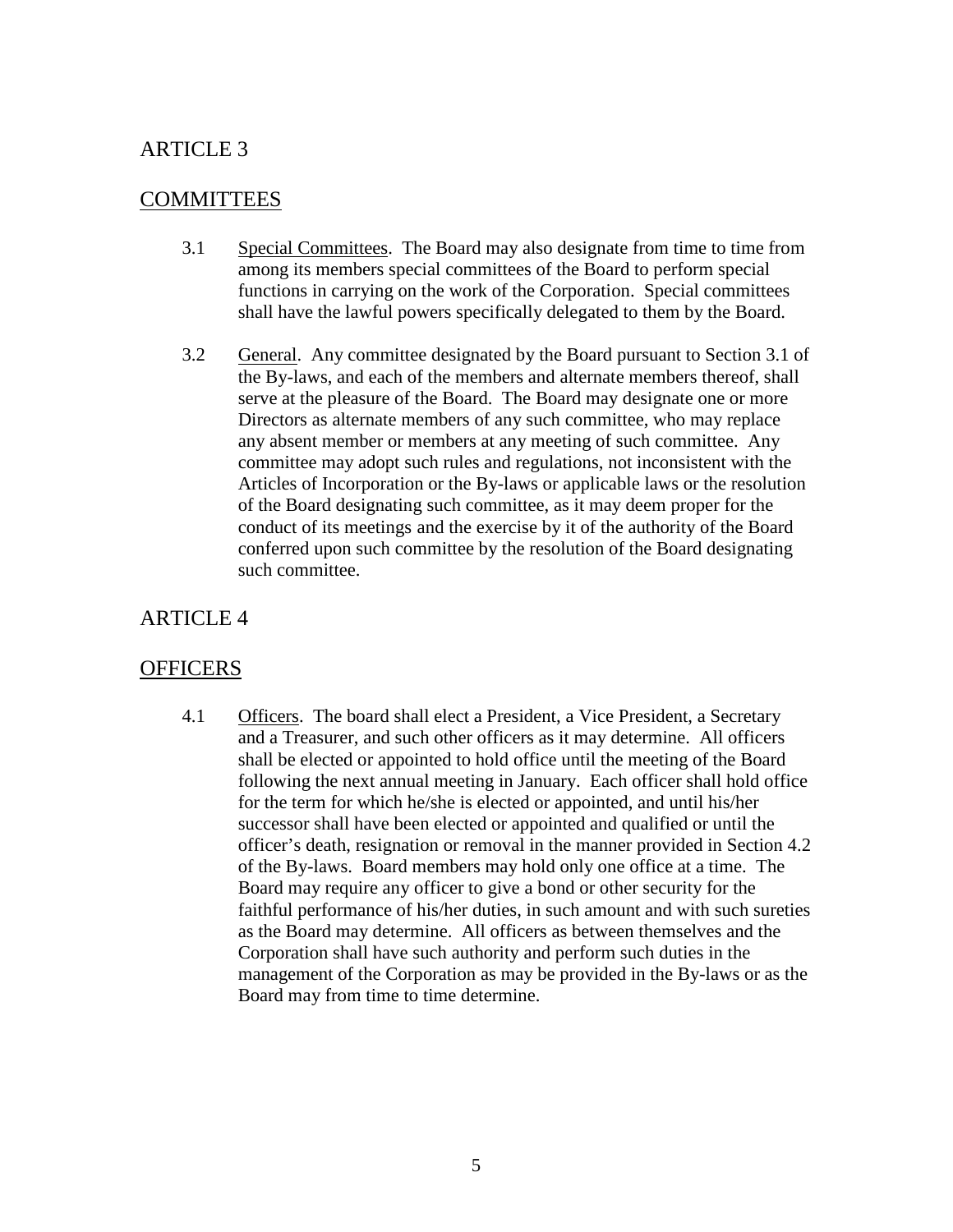- 4.2 Removal of Officers. Any officer elected or appointed by the Board may be removed by a majority of the Board with or without cause. The removal of any officer without cause shall be without prejudice to his/her contract rights, if any. The election or appointment of any officer shall not of itself contract rights.
- 4.3 Resignations. Any officer may resign at any time in writing by notifying the Board or the President or the Secretary. Such resignation shall take effect at the date of receipt of such notice or at such later time as is therein specified, and, unless otherwise specified, the acceptance of such resignation shall not be necessary to make it effective. The resignation of any officer shall be without prejudice to the contract rights of the Corporation, if any.
- 4.4 Vacancies. A vacancy in any office because of death, resignation, removal, disqualification or any other cause may be filled for the unexpired portion of the term by the Board.
- 4.5 President. The President shall be the chief executive officer of the Corporation and shall have general supervision over the business of the Corporation, subject, however, to the control of the Board and of any duly authorized committee of Directors. The President shall, if present, preside at all meetings of the Board. He/she may sign and execute in the name of the Corporation deeds, mortgages, bonds, contracts and other instruments, except in cases where the signing and execution thereof shall be expressly delegated by the Board or by the By-laws to some other officer or agent of the Corporation, or shall be required by law otherwise to be signed or executed, and, in general, he/she shall perform all duties incident to the office of President and such other duties as from time to time may be assigned to him/her by the Board.
- 4.6 Vice President. At the request of the President, or in his/her absence, at the request of the Board, the Vice President shall perform all of the duties of the President and so acting shall have all the powers of and be subject to all restrictions upon the President.
- 4.7 Secretary. The Secretary or person(s) designated by Board, shall act as Secretary of all meetings of the Board, and shall keep the minutes thereof in the proper book or books to be provided for that purpose. He/she shall (i) see that all notices required to be given by the Corporation are duly given and served; (ii) be custodian of the seal of the Corporation and may seal with the seal of the Corporation or a facsimile thereof, all documents the execution of which on behalf of the Corporation under its corporate seal is authorized in accordance with the provisions of the By-laws; (iii) have charge of the books, records and papers of the Corporation relating to its organization and management as a Corporation, and shall see that the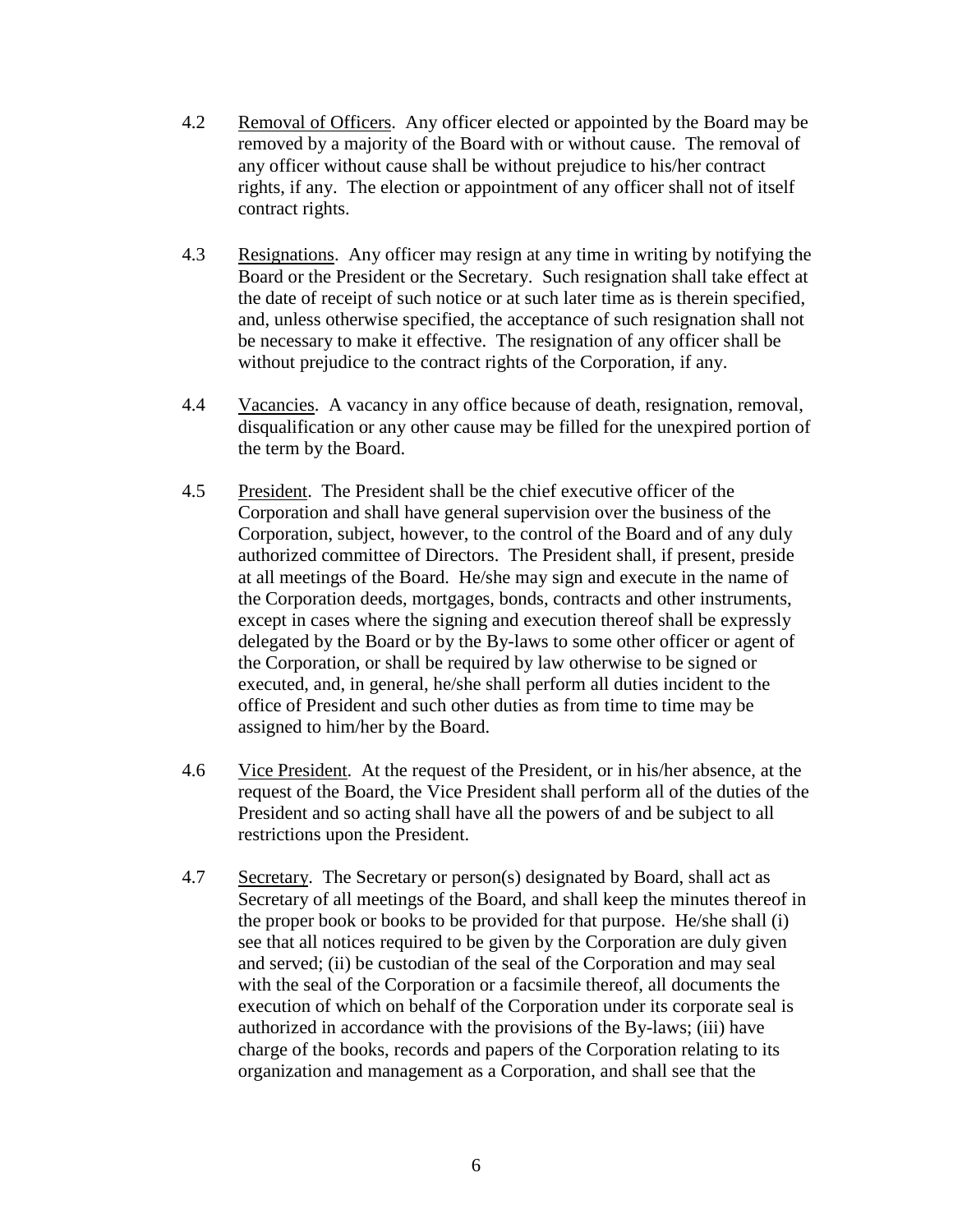reports, statements and other documents required by law are properly kept and filed; (iv) in general, perform all the duties incident to the office of Secretary and such other duties as from time to time may be assigned to him/her by the Board or by the President.

4.8 Treasurer. The Treasurer, who shall be the chief financial officer of the Corporation, shall, under the administrative direction of the Buena Park City Treasurer: (i) have charge and custody of, and be responsible for, all funds, securities and notes of the Corporation; (ii) receive and give receipts for monies due and payable to the Corporation from any sources whatsoever; (iii) deposit all such monies in the name of the Corporation in such banks, trust companies or other depositories as shall be selected in accordance with these By-laws; (iv) against proper vouchers, cause such funds to be disbursed by checks or drafts on the authorized depositories of the Corporation signed in such manner as shall be determined in accordance with any provision of the By-laws, and be responsible for the accuracy of the amounts of all monies so disbursed; (v) regularly enter or cause to be entered in books to be kept by him/her or under his/her direction full and adequate account of all money received or paid by him/her for the account of the Corporation; (vi) have the right to require, from time to time, reports or statements having such information as he/she may desire with respect to any and all financial transactions of the Corporation from the officers or agents transacting the same; (vii) render to the President or the Board, whenever the President or Board, respectively, shall require him/her to do so, an account of the financial condition of the Corporation and of all his/her transactions as Treasurer; (viii) exhibit at all reasonable times his/her books of account and other records to any of the Directors upon application at the office of the Corporation where such books and records are kept; and (ix) in general, perform all the duties incident to the office of Treasurer and such other duties as from time to time may be assigned to him/her by the Board or by the President.

# ARTICLE 5

## CHECKS AND DRAFTS

5.1 Checks and Drafts. Upon appropriate action of the Board, all checks, drafts and other orders for the payment of money out of the funds of the corporation and all notes or other evidences of indebtedness of the corporation shall be processed by the Buena Park City Treasurer and be signed on behalf of the corporation in such manner as shall from time to time be determined by resolution of the Board.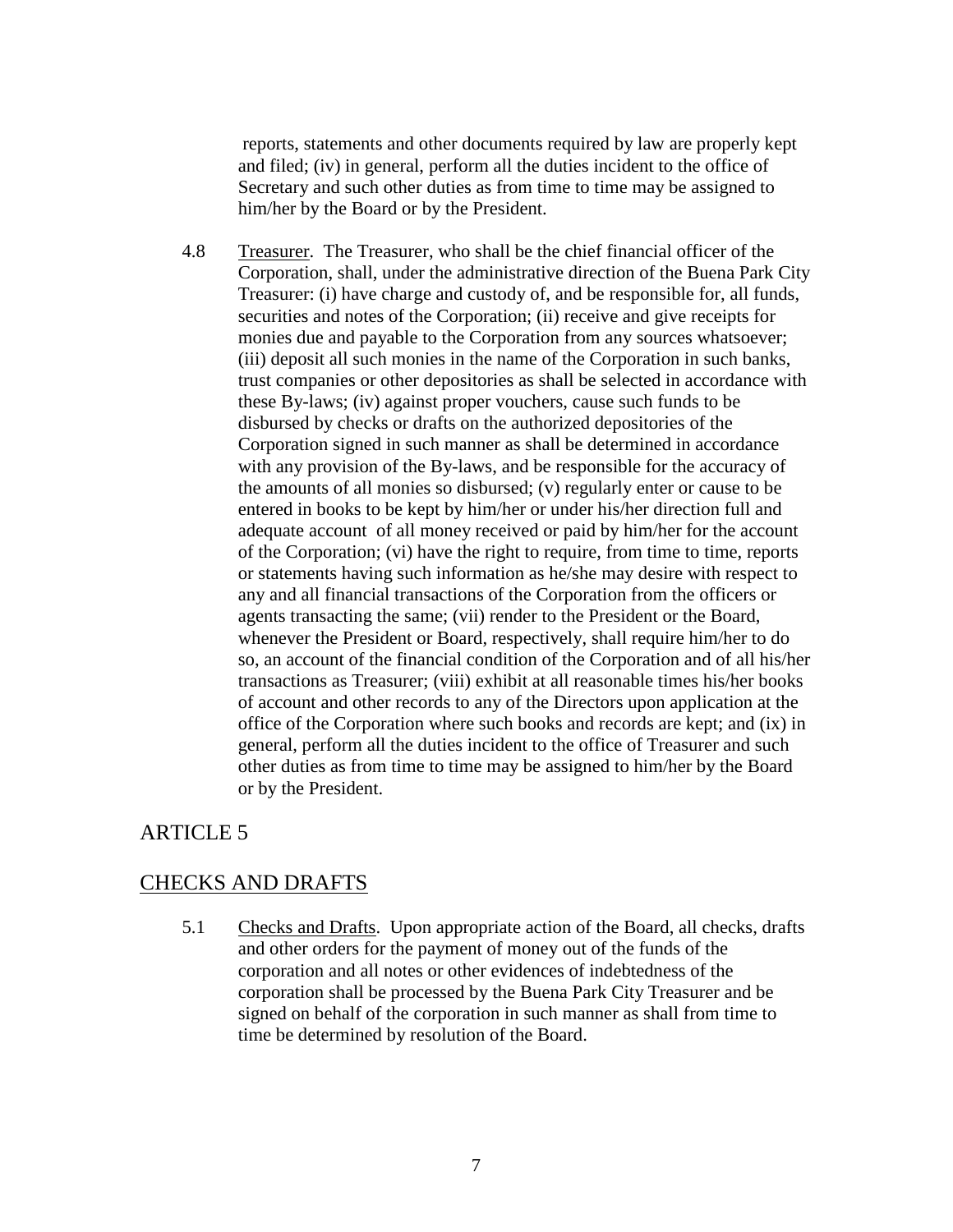# INDEMNIFICATION

6.1 The Corporation shall indemnify any agent (as such term is defined in Section 5238(a) of the Non-profit Public Benefit Corporation Law) who was or is a party or is threatened to be made a party to any proceedings (as such term is defined in Section 5238(a) of the Non-profit Public Benefit Corporation Law) by reason of the fact that such person is or was an agent of the Corporation, against all expenses, judgments, fines, settlements and other amounts actually and reasonably incurred in connection with such proceeding, to the fullest extent and in the manner set forth and permitted by the Non-profit Public Benefit Corporation Law and any other applicable law, as from time to time is in effect. Such right of indemnification shall not be deemed exclusive of any other rights to which such agent may be entitled apart from the foregoing provisions. The foregoing provisions of this Article 6 shall be deemed to be a contract between the Corporation and each agent who serves in such capacity at any time while this Article 6 and the relevant provisions of the Non-profit Public Benefit Corporation Law and other applicable law, if any, are in effect.

# ARTICLE 7

# SEAL

7.1 The Board may adopt a corporate seal, which shall be in the form of a circle and shall bear the full name of the Corporation and the year of its incorporation.

# ARTICLE 8

# FISCAL YEAR

8.1 The fiscal year of the Corporation shall be July 1 to June 30 and may be changed by resolution of the Board.